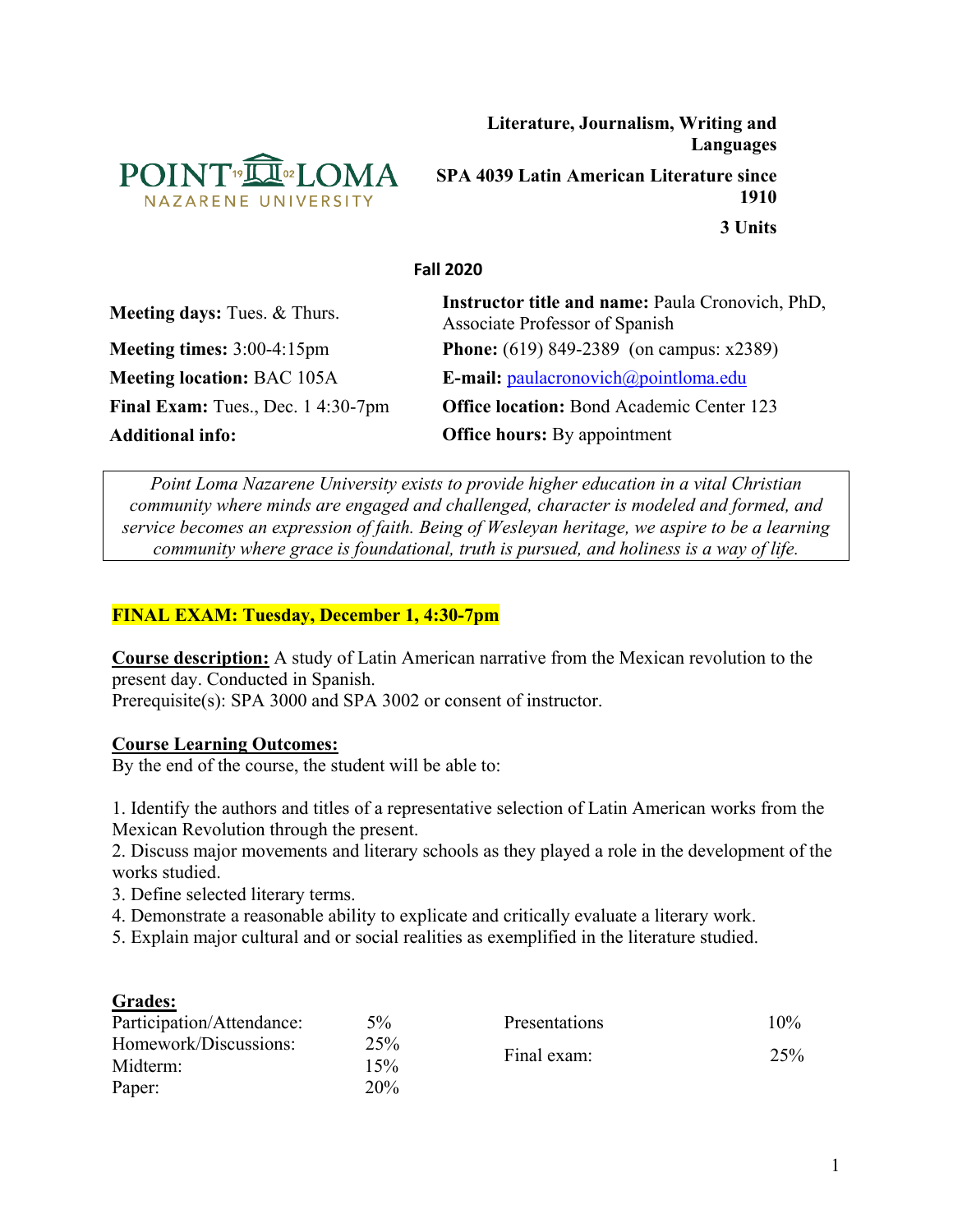| <b>Grading Scale:</b> |               |              |
|-----------------------|---------------|--------------|
| $93-100 = A$          | $80 - 82 = B$ | $67-69 = D+$ |
| $90-92 = A$           | $77-79 = C +$ | $63-66 = D$  |
| $87 - 89 = B +$       | $73 - 76 = C$ | $60-62 = D$  |
| $83 - 86 = B$         | $70-72 = C$   | $0-59 = F$   |

### **Course Schedule and Assignments with DUE DATES:**

### **Week 1**

**Tues. Aug. 18** Introducción: Cien años de literatura, y ¿Por qué la literatura? "La continuidad de los parques" (1964) – Julio Cortázar, Argentina: https://langacq.weebly.com/uploads/2/1/1/8/21189980/21-continuidad de los parques.pdf

"What is literature?, according to Terry Eagleton" – YouTube video by Postcolonialism: <https://www.youtube.com/watch?v=Q8Co4eKnOWU> Preguntas de comprensión/ discusión (Canvas)

**Thurs. Aug. 20** "Decálogo del perfecto cuentista" – Horacio Quiroga, Uruguay: [http://docenti.unimc.it/amanda.salvioni/teaching/2016/16707/files/horacio-quiroga\\_decalogo](http://docenti.unimc.it/amanda.salvioni/teaching/2016/16707/files/horacio-quiroga_decalogo-del-perfecto-cuentista)[del-perfecto-cuentista](http://docenti.unimc.it/amanda.salvioni/teaching/2016/16707/files/horacio-quiroga_decalogo-del-perfecto-cuentista)

"La gallina degollada" (1917) – Horacio Quiroga: [https://docs.google.com/viewer?a=v&pid=sites&srcid=ZGVmYXVsdGRvbWFpbnxudHJhYmli](https://docs.google.com/viewer?a=v&pid=sites&srcid=ZGVmYXVsdGRvbWFpbnxudHJhYmlibGlvdGVjYXZpcnR1YWxzbXxneDozMGJmMzE1ZDQ4ZGQ0YmM1) [bGlvdGVjYXZpcnR1YWxzbXxneDozMGJmMzE1ZDQ4ZGQ0YmM1](https://docs.google.com/viewer?a=v&pid=sites&srcid=ZGVmYXVsdGRvbWFpbnxudHJhYmlibGlvdGVjYXZpcnR1YWxzbXxneDozMGJmMzE1ZDQ4ZGQ0YmM1)

## **Week 2**

**Tues. Aug. 25** "El hijo" (1935) – Horacio Quiroga:<https://www.literatura.us/quiroga/hijo.html>

**Thurs. Aug. 27** "El Sur" (1944) – Jorge Luis Borges, Argentina: <https://www.literatura.us/borges/elsur.html>

## **Week 3**

**Tues. Sept. 1** "Carta a una señorita en París" (1951) – Julio Cortázar: <https://ciudadseva.com/texto/carta-a-una-senorita-en-paris/>

#### **Thurs. Sept. 3**

"Casa tomada" (1946, en revista de Jorge Luis Borges, *Sur*; y1951, en el libro *Bestiario*) – Cortázar:<https://ciudadseva.com/texto/casa-tomada/>

"Algunos aspectos del cuento" –Julio Cortázar: [https://lecturia.org/referencia/julio-cortazar](https://lecturia.org/referencia/julio-cortazar-aspectos-del-cuento/898/)[aspectos-del-cuento/898/](https://lecturia.org/referencia/julio-cortazar-aspectos-del-cuento/898/)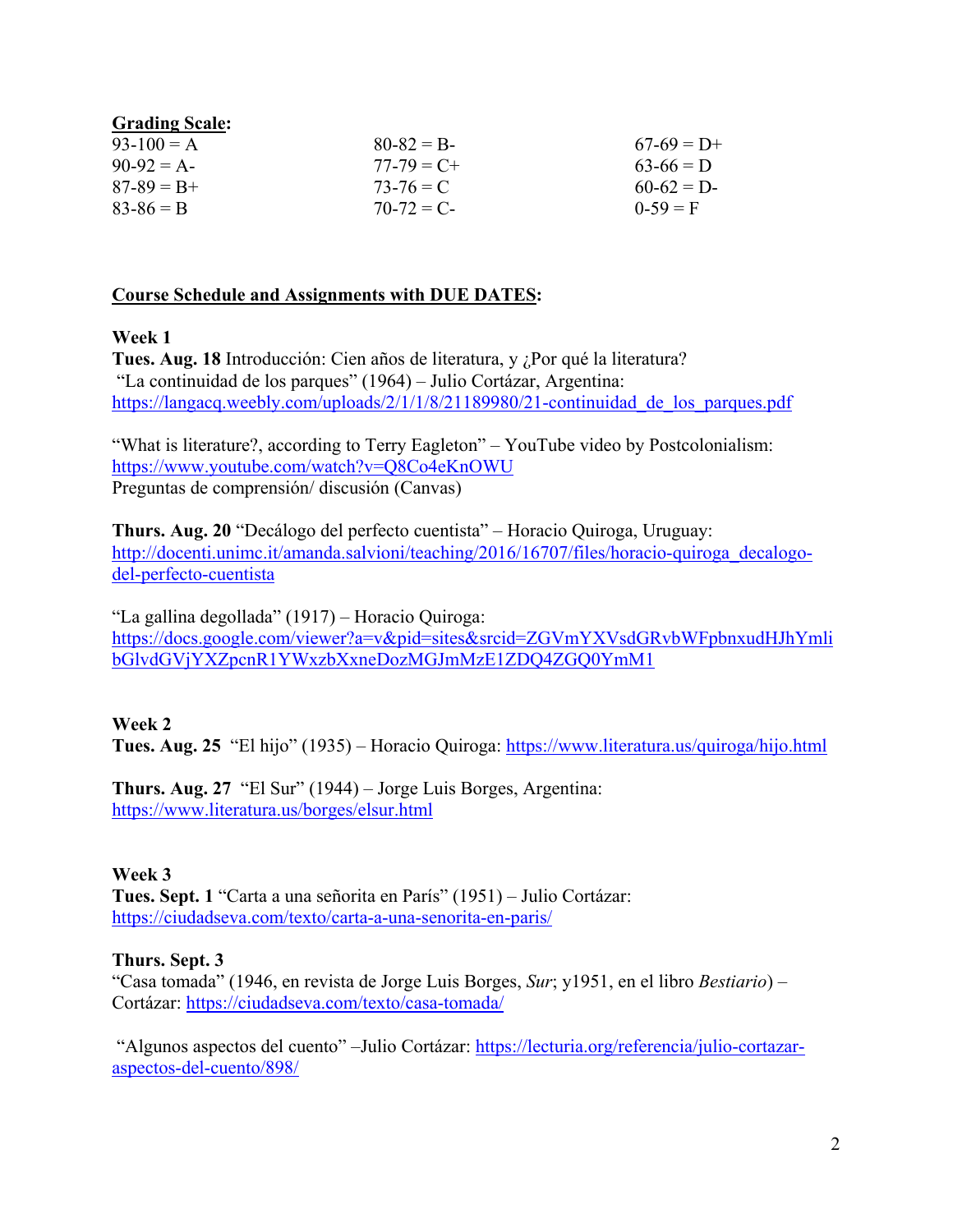**Week 4 Tues. Sept. 8** "¿No oyes ladrar los perros?" (1953) **–** Juan Rulfo, México: <https://www.literatura.us/rulfo/perros.html>

**Thurs. Sept. 10** "Nos han dado la tierra" (1953) – Juan Rulfo: <https://www.literatura.us/rulfo/tierra.html> Lectura en voz alta del cuento: <https://www.youtube.com/watch?v=SlbK3nMBBgw>

### **Week 5**

**Tues. Sept. 15** "Chac Mool" (1954) *–* Carlos Fuentes, México: [https://learning.hccs.edu/faculty/nathanael.lee/engl1302/Critical%20Analysis%20of%20Fiction/](https://learning.hccs.edu/faculty/nathanael.lee/engl1302/Critical%20Analysis%20of%20Fiction/carlos-fuentes-chac-mool) [carlos-fuentes-chac-mool](https://learning.hccs.edu/faculty/nathanael.lee/engl1302/Critical%20Analysis%20of%20Fiction/carlos-fuentes-chac-mool) **Thurs. Sept. 17** "Noche boca arriba" (1956) – Julio Cortázar: <https://www.ucm.es/data/cont/docs/119-2014-02-19-Cortazar.LaNocheBocaArriba.pdf> Cortometraje en YouTube (opcional):<https://www.youtube.com/watch?v=EgU-Vlf1od0>

### **Week 6**

**Tues. Sept. 22** "La muñeca menor" (1976) –Rosario Ferré, Puerto Rico: [https://resources.finalsite.net/images/v1589982030/sfuhs/vxfasgn6ewz0chu7utsx/Lamunecamen](https://resources.finalsite.net/images/v1589982030/sfuhs/vxfasgn6ewz0chu7utsx/LamunecamenordeRosarioFerre.pdf) [ordeRosarioFerre.pdf](https://resources.finalsite.net/images/v1589982030/sfuhs/vxfasgn6ewz0chu7utsx/LamunecamenordeRosarioFerre.pdf) **Thurs. Sept. 24** "Aquí pasan cosas raras" (1976) – Luisa Valenzuela, Argentina: [http://www.cervantesvirtual.com/obra-visor/aqui-pasan-cosas-raras-932040/html/853da4ed](http://www.cervantesvirtual.com/obra-visor/aqui-pasan-cosas-raras-932040/html/853da4ed-f109-4a39-acf3-a2de573d057f_2.html)[f109-4a39-acf3-a2de573d057f\\_2.html](http://www.cervantesvirtual.com/obra-visor/aqui-pasan-cosas-raras-932040/html/853da4ed-f109-4a39-acf3-a2de573d057f_2.html)

# **Week 7**

### **Tues. Sept. 29 Midterm exam**

**Thurs. Oct. 1** *La casa de los espíritus* (1982) Capítulos 1-3 – Isabel Allende, Chile

#### **Week 8**

**Tues. Oct. 6** *La casa de los espíritus* (Cap. 4-5) – Isabel Allende **Thurs. Oct. 8** *La casa de los espíritus* (Cap. 6-7) – Isabel Allende

#### **Week 9**

**Tues. Oct. 13** *La casa de los espíritus* (Cap. 8-10)– Isabel Allende **Thurs. Oct. 15** *La casa de los espíritus* (Cap. 11-12) – Isabel Allende

#### **Week 10**

**Tues. Oct. 20** *La casa de los espíritus* (Cap. 13-14, epílogo)– Isabel Allende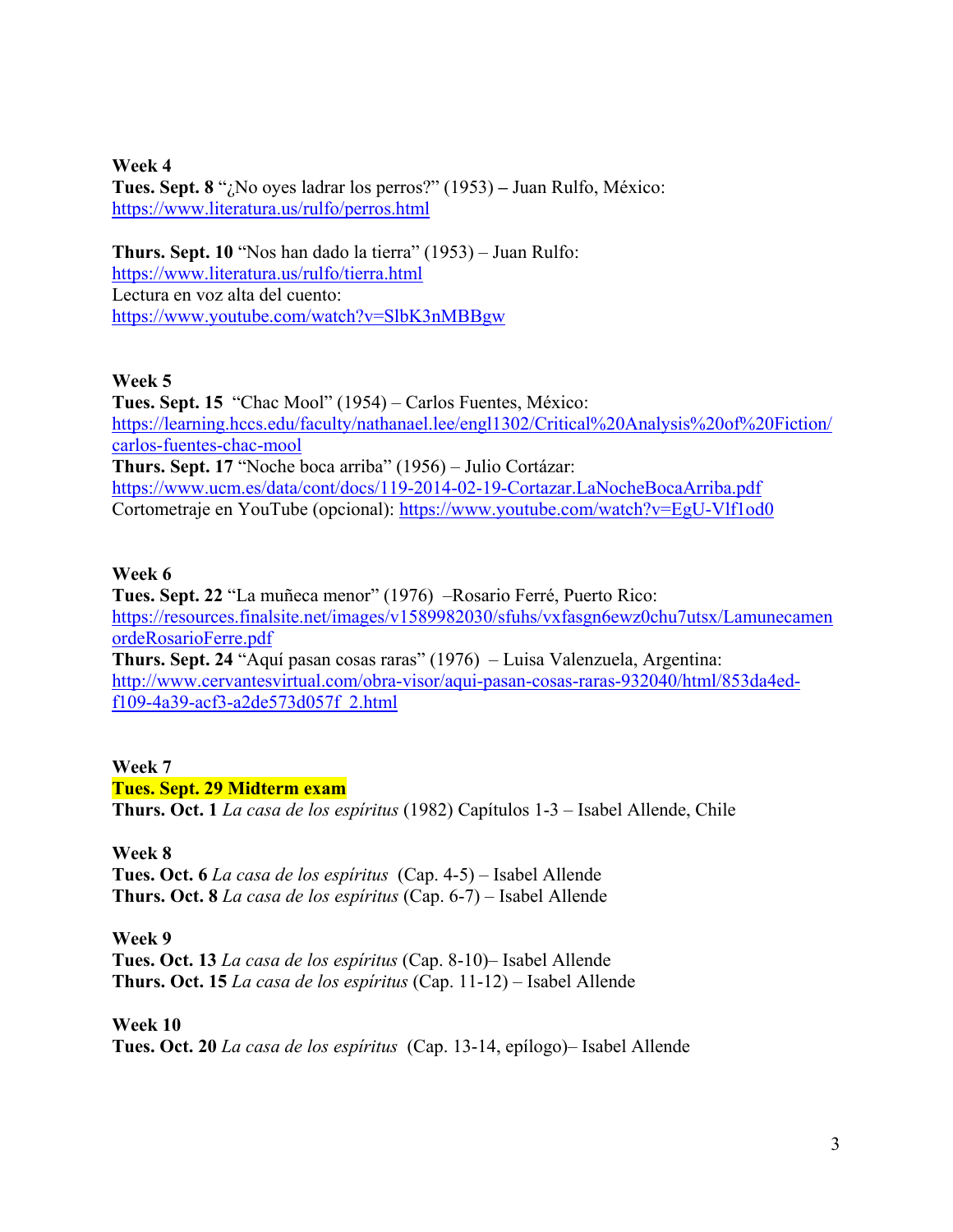**Thurs. Oct. 22** "Pájaros en la boca" (2008) – Samanta Schweblin, Argentina: <http://www.elboomeran.com/upload/ficheros/noticias/ficcionario.pdf>

**Week 11**

**Tues. Oct. 27** *Frontera verde/ Green Frontier. Netflix* episodios 1-3 **Thurs. Oct. 29** *Frontera verde/ Green Frontier. Netflix* episodios 4-5

### **Week 12**

**Tues. Nov. 3** *Señales que precederán al fin del mundo* Cap. 1-2 (2009) – Yuri Herrera, México **Thurs. Nov. 5** *Señales que precederán al fin del mundo* Cap. 3-4

**Week 13 Tues. Nov. 10** *Señales que precederán al fin del mundo* Cap. 5,6,7 **Thurs. Nov. 12** *Señales que precederán al fin del mundo* Cap. 8-9 (final)

**Week 14 Tues. Nov. 17** Conferences for paper **Thurs. Nov. 19** Conferences for paper

**Week 15 Tues. Nov. 24 Thurs. Nov. 26 Días feriados** ¡Feliz Día de acción de gracias!

**Week 16- en línea Tues. Dec. 1 Examen final 4:30-7pm Thurs. Dec.3 Paper due, MLA format**

## **REQUIRED TEXTS AND RECOMMENDED STUDY RESOURCES**

- 1. Allende, Isabel. *La casa de los espíritus.*
- 2. Herrera, Yuri. *Señales que precederán al fin del mundo.* Periférica: 2009. ISBN 8492865067
- 3. *Frontera verde/ Green Frontier-* serie en Netflix

## *Recomendados* **para acompañar material requerido:**

- 4. Eagleton, Terry. *Literary Theory: An Introduction*.
- 5. Franco, Jean. *An Introduction to Spanish-American Literature*.
- 6. ---. *Plotting Women: Gender and Representation in Mexico*.
- 7. Garganigo, John F. et al. *Huellas de las literaturas hispanoamericanas*. Prentice Hall: New Jersey, 1997.
- 8. Rodríguez, Rodney T. *Momentos cumbres de las literaturas hispánicas: Introducción al análisis literario*. Pearson Education: New Jersey, 2004.

## **COURSE CREDIT HOUR INFORMATION**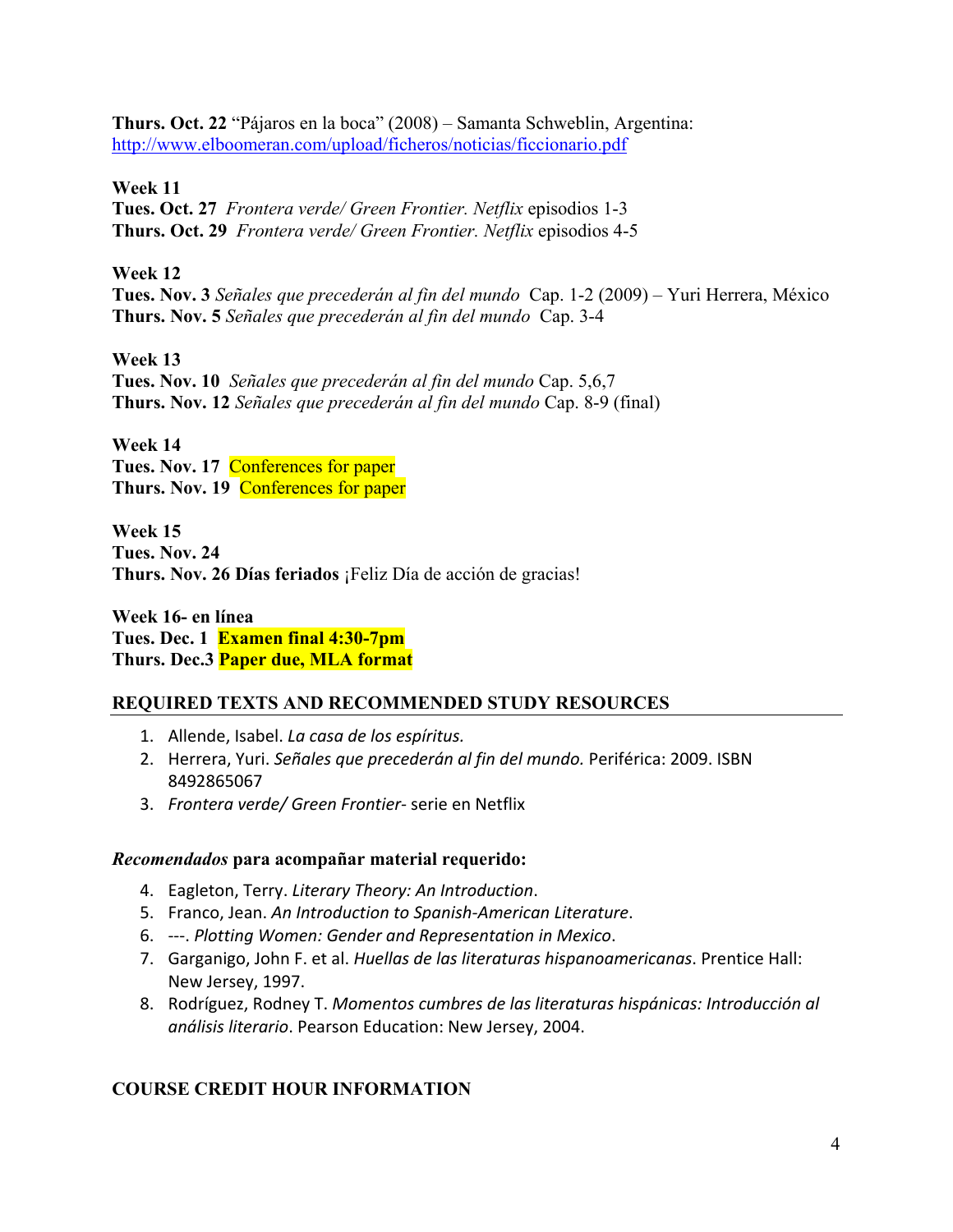In the interest of providing sufficient time to accomplish the stated Course Learning Outcomes, this class meets the PLNU credit hour policy for a 3 unit class delivered over 15 weeks. It is anticipated that students will spend a minimum of 37.5 participation hours per credit hour on their coursework. For this course, students will spend an estimated 112.5 total hours meeting the course learning outcomes. The time estimations are provided in the Canvas modules.

## **STATE AUTHORIZATION**

State authorization is a formal determination by a state that Point Loma Nazarene University is approved to conduct activities regulated by that state. In certain states outside California, Point Loma Nazarene University is not authorized to enroll online (distance education) students. If a student moves to another state after admission to the program and/or enrollment in an online course, continuation within the program and/or course will depend on whether Point Loma Nazarene University is authorized to offer distance education courses in that state. It is the student's responsibility to notify the institution of any change in his or her physical location. Refer to the map on [State Authorization](https://www.pointloma.edu/offices/office-institutional-effectiveness-research/disclosures) to view which states allow online (distance education) outside of California.

## **INCOMPLETES AND LATE ASSIGNMENTS**

All assignments are to be submitted/turned in by the beginning of the class session when they are due—including assignments posted in Canvas. Incompletes will only be assigned in extremely unusual circumstances.

## **FINAL EXAMINATION POLICY**

Successful completion of this class requires taking the final examination **on its scheduled day**. The final examination schedule is posted on the [Class Schedules](http://www.pointloma.edu/experience/academics/class-schedules) site. No requests for early examinations or alternative days will be approved.

## **PLNU COPYRIGHT POLICY**

Point Loma Nazarene University, as a non-profit educational institution, is entitled by law to use materials protected by the US Copyright Act for classroom education. Any use of those materials outside the class may violate the law.

## **PLNU ACADEMIC HONESTY POLICY**

Students should demonstrate academic honesty by doing original work and by giving appropriate credit to the ideas of others. Academic dishonesty is the act of presenting information, ideas, and/or concepts as one's own when in reality they are the results of another person's creativity and effort. A faculty member who believes a situation involving academic dishonesty has been detected may assign a failing grade for that assignment or examination, or, depending on the seriousness of the offense, for the course. Faculty should follow and students may appeal using the procedure in the university Catalog. See [Academic Policies](http://catalog.pointloma.edu/content.php?catoid=18&navoid=1278) for definitions of kinds of academic dishonesty and for further policy information.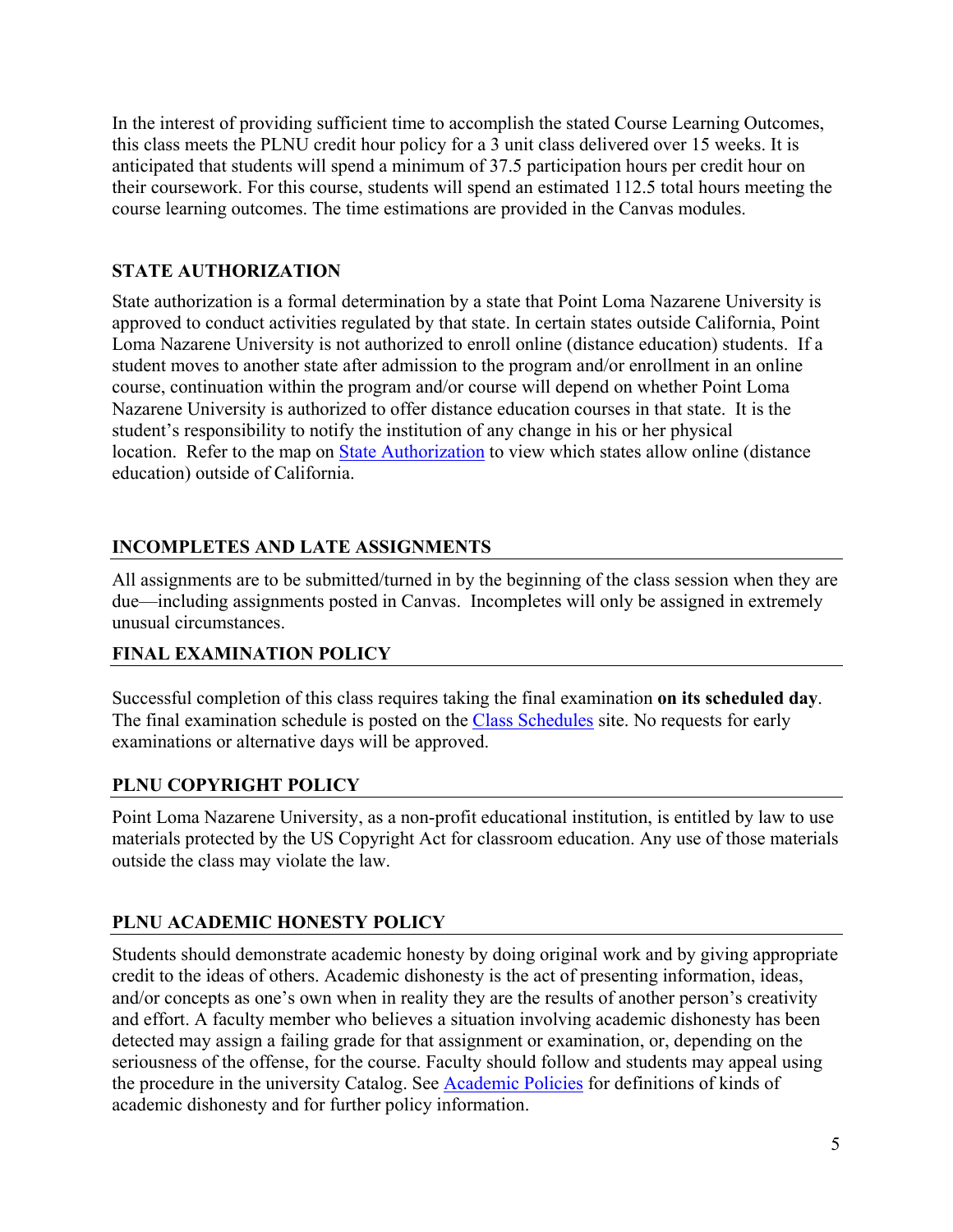## **PLNU ACADEMIC ACCOMMODATIONS POLICY**

If you have a diagnosed disability, please contact PLNU's Disability Resource Center (DRC) within the first two weeks of class to demonstrate need and to register for accommodation by phone at 619-849-2486 or by e-mail at [DRC@pointloma.edu.](mailto:DRC@pointloma.edu) See [Disability Resource Center](http://www.pointloma.edu/experience/offices/administrative-offices/academic-advising-office/disability-resource-center) for additional information.

# **PLNU ATTENDANCE AND PARTICIPATION POLICY**

Regular and punctual attendance at all **synchronous** class sessions is considered essential to optimum academic achievement. If the student is absent for more than 10 percent of class sessions (virtual or face-to-face), the faculty member will issue a written warning of deenrollment. If the absences exceed 20 percent, the student may be de-enrolled without notice until the university drop date or, after that date, receive the appropriate grade for their work and participation. In some courses, a portion of the credit hour content will be delivered **asynchronously** and attendance will be determined by submitting the assignments by the posted due dates. See **Academic Policies** in the Undergraduate Academic Catalog. If absences exceed these limits but are due to university excused health issues, an exception will be granted.

## **Asynchronous Attendance/Participation Definition**

A day of attendance in asynchronous content is determined as contributing a substantive note, assignment, discussion, or submission by the posted due date. Failure to meet these standards will result in an absence for that day. Instructors will determine how many asynchronous attendance days are required each week.

## **SPIRITUAL CARE**

Please be aware PLNU strives to be a place where you grow as whole persons. To this end, we provide resources for our students to encounter God and grow in their Christian faith.

If students have questions, a desire to meet with the chaplain or have prayer requests you can contact the [Office of Spiritual Development](https://www.pointloma.edu/offices/spiritual-development)

## **USE OF TECHNOLOGY**

In order to be successful in the online environment, you'll need to meet the minimum technology and system requirements; please refer to the *[Technology and System Requirements](https://help.pointloma.edu/TDClient/1808/Portal/KB/ArticleDet?ID=108349)* information. Additionally, students are required to have headphone speakers compatible with their computer available to use. If a student is in need of technological resources please contact [student-tech](mailto:student-tech-request@pointloma.edu)[request@pointloma.edu.](mailto:student-tech-request@pointloma.edu)

Problems with technology do not relieve you of the responsibility of participating, turning in your assignments, or completing your class work.

## **ASSIGNMENTS AT-A-GLANCE**